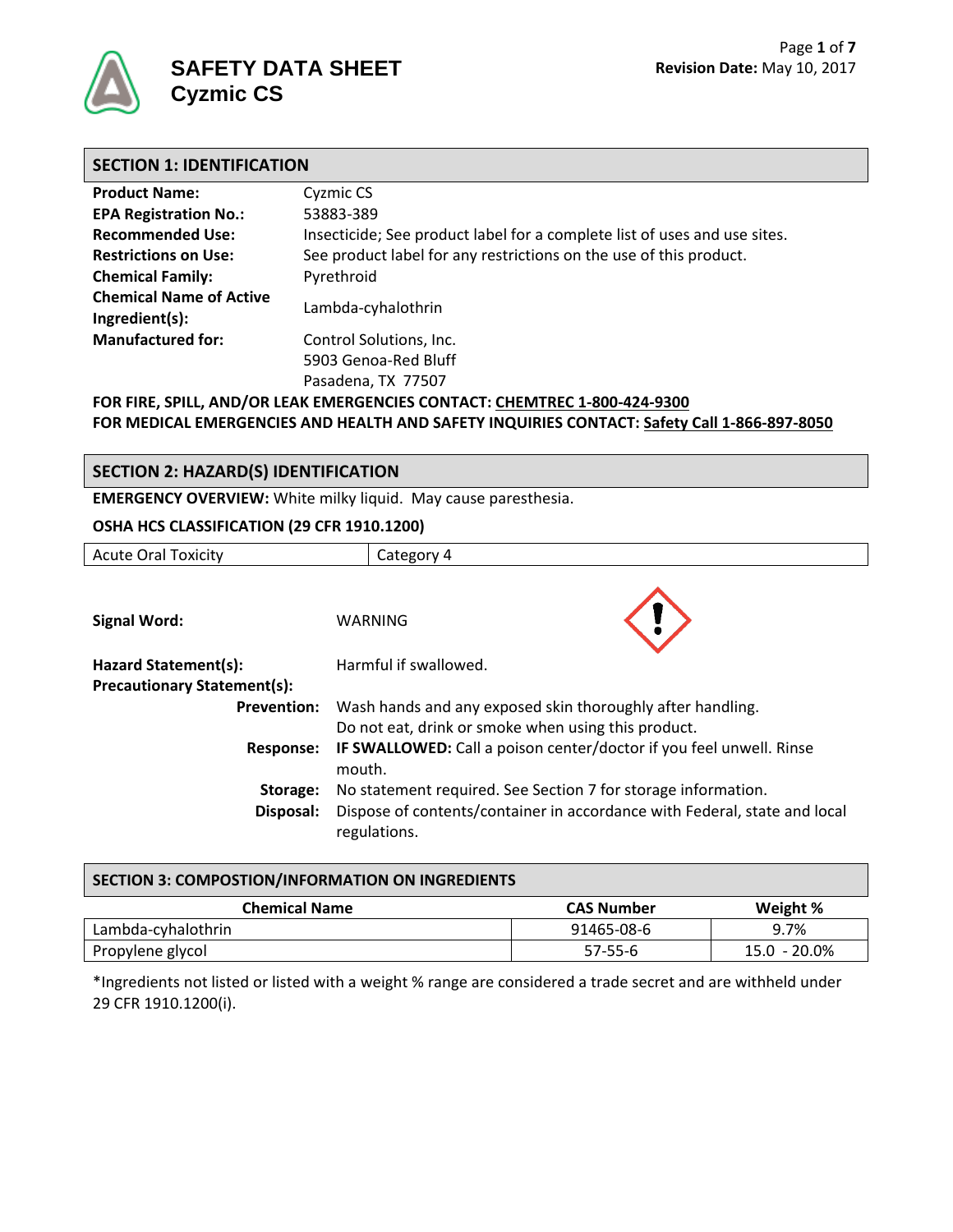|                                                                                                         | <b>SECTION 4: FIRST AID MEASURES</b>                                                            |  |
|---------------------------------------------------------------------------------------------------------|-------------------------------------------------------------------------------------------------|--|
| IF IN EYES:                                                                                             | Hold eye open and rinse slowly and gently with water for 15 to 20 minutes. Remove contact       |  |
|                                                                                                         | lenses, if present, after the first 5 minutes; then continue rinsing eye. Call a poison control |  |
|                                                                                                         | center or doctor for treatment advice.                                                          |  |
| IF ON SKIN:                                                                                             | Take off contaminated clothing. Rinse skin immediately with plenty of water for 15 to 20        |  |
|                                                                                                         | minutes. Call a poison control center or doctor for treatment advice.                           |  |
| IF INHALED:                                                                                             | Move person to fresh air. If person is not breathing, call 911 or an ambulance; then give       |  |
|                                                                                                         | artificial respiration, preferably mouth-to-mouth if possible. Call a poison control center or  |  |
|                                                                                                         | doctor for further treatment advice.                                                            |  |
| IF INGESTED:                                                                                            | Call a poison control center or doctor immediately for treatment advice. Have person sip a      |  |
|                                                                                                         | glass of water if able to swallow. Do not induce vomiting unless told to do so by a poison      |  |
|                                                                                                         | control center or doctor. Do not give anything by mouth to an unconscious person.               |  |
| Mest important symptoms leffects, on to and delayed; Castric unset Lambda sybolothrip is known to squee |                                                                                                 |  |

**Most important symptoms/effects, acute and delayed:** Gastric upset. Lambda-cyhalothrin is known to cause paresthesia (numbness/tingling of the skin).

| <b>SECTION 5: FIRE-FIGHTING MEASURES</b>                         |                                                                                                                                                                                                                                                                                                                                                                         |  |  |  |
|------------------------------------------------------------------|-------------------------------------------------------------------------------------------------------------------------------------------------------------------------------------------------------------------------------------------------------------------------------------------------------------------------------------------------------------------------|--|--|--|
| <b>Suitable Extinguishing Media:</b>                             | Water spray, alcohol-resistant foam, dry chemical or carbon dioxide                                                                                                                                                                                                                                                                                                     |  |  |  |
| <b>Unsuitable Extinguishing Media:</b>                           | Water jet as it may spread fire.                                                                                                                                                                                                                                                                                                                                        |  |  |  |
| <b>Hazardous Combustion Products:</b>                            | Thermal decomposition may produce toxic carbon and nitrogen oxides,<br>ammonia, cyanuric acid, biuret, halogen, halogen acids, and trace<br>amounts of carbonyl halide.                                                                                                                                                                                                 |  |  |  |
| <b>Special Protective Equipment &amp;</b><br><b>Precautions:</b> | Evacuate area and fight fire upwind from a safe distance to avoid<br>hazardous vapors and decomposition products. Foam and/or dry<br>chemical are preferred to minimize environmental contamination. If<br>water is used, dike and collect water to prevent run-off. Wear self-<br>contained breathing apparatus and full fire-fighting turn-out gear<br>(Bunker gear). |  |  |  |
| <b>Unusual Fire &amp; Explosion Hazards:</b>                     | None known                                                                                                                                                                                                                                                                                                                                                              |  |  |  |

# **SECTION 6: ACCIDENTAL RELEASE MEASURES**

| <b>Personal Precautions:</b>      | See Section 8 for personal protection equipment.                                                                                                                                                                                                                                                                                                                                   |
|-----------------------------------|------------------------------------------------------------------------------------------------------------------------------------------------------------------------------------------------------------------------------------------------------------------------------------------------------------------------------------------------------------------------------------|
| <b>Environmental Precautions:</b> | Keep spilled material and any rinsate from contaminating soil or from entering                                                                                                                                                                                                                                                                                                     |
|                                   | sewage and drainage systems and bodies of water.                                                                                                                                                                                                                                                                                                                                   |
| <b>Methods for Containment:</b>   | Isolate the spill area. Keep unnecessary and unprotected personnel from<br>entering. Absorb small spills with sand, vermiculite or other inert absorbent.<br>Dike large spills using absorbent or impervious material such as clay or sand.<br>Recover and contain as much free liquid as possible for reuse. Allow absorbed<br>material to solidify and scrape up for disposal.   |
| <b>Methods for Clean-up:</b>      | Place contaminated material in appropriate container for disposal. After<br>removal, flush contaminated area thoroughly with soap and water. Pick up<br>wash liquid with additional absorbent and place in a disposable container. Do<br>not put spilled material back in the original container. Clean area carefully as<br>product is oil based and may cause a slipping hazard. |
| <b>Other Information:</b>         | None known                                                                                                                                                                                                                                                                                                                                                                         |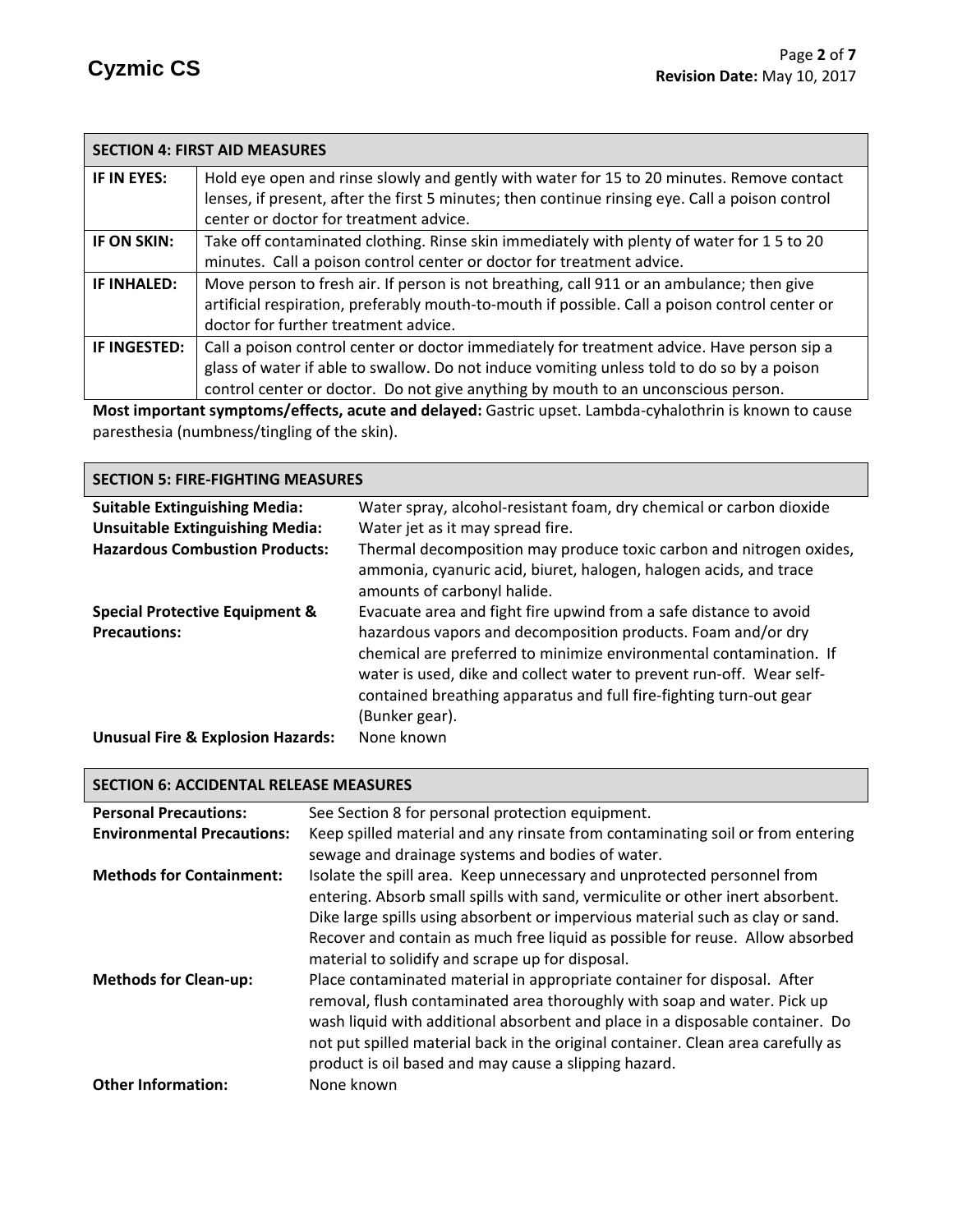#### **SECTION 7: HANDLING AND STORAGE**

**Handling:** RECOMMENDATIONS ARE INTENDED FOR MANUFACTURING, PACKAGING AND COMMERCIAL BLENDING WORKERS. PESTICIDE APPLICATORS AND WORKERS must refer to the product label and Directions for Use attached to the product for Agricultural Use Requirements in accordance with the EPA Worker Protection Standard 40 CFR part 170.Handle and open container in a manner as to prevent spillage. Do not eat, drink or smoke while handling this product. Immediately wash off accidental splashes of the concentrate or spray mixture from skin, clothing and out of eyes.

**Storage: See pesticide label for full information on product storage.** Do not contaminate water, food or feed by storage of this product. Store away from sources of heat, out of direct sunlight and away from incompatible materials. Pesticides should be stored in secured areas away from children and animals.

**Product Incompatibilities:** Avoid contact with strong oxidizers.

**Storage Temperature (Min/Max):** Store at room temperature and avoid extreme temperatures.

#### **SECTION 8: EXPOSURE CONTROLS/PERSONAL PROTECTION**

**Users of a pesticide product must refer to the product label for personal protective equipment requirements.**

**Exposure Guidelines:**

| <b>COMPONENT</b>     | <b>OSHA PEL</b> | <b>ACGIH TLV</b> | <b>NIOSH REL</b> |
|----------------------|-----------------|------------------|------------------|
| No components listed |                 |                  |                  |

| <b>Engineering Controls:</b>      | Provide general or local exhaust ventilation systems to maintain airborne        |  |  |  |
|-----------------------------------|----------------------------------------------------------------------------------|--|--|--|
|                                   | concentrations below OSHA PELs or other specified exposure limits. Local exhaust |  |  |  |
|                                   | ventilation is preferred.                                                        |  |  |  |
| <b>Respiratory Protection:</b>    | In areas of poor ventilation, use a NIOSH approved respirator with               |  |  |  |
|                                   | cartridges/canisters approved for pesticides.                                    |  |  |  |
| <b>Eye Protection:</b>            | Chemical goggles or safety glasses and full-face shield.                         |  |  |  |
| <b>Protective Gloves:</b>         | Chemical-resistant gloves such as barrier laminate, butyl rubber, nitrile,       |  |  |  |
|                                   | neoprene rubber, polyvinyl chloride (PVC) or Viton.                              |  |  |  |
| <b>Other Protective Clothing:</b> | Long-sleeved shirt, long pants and shoes plus socks.                             |  |  |  |
| <b>General Safety Measures:</b>   | Wash hands before eating, drinking, chewing gum, using tobacco, or using the     |  |  |  |
|                                   | toilet. Remove clothing immediately after handling this product. Wash outside    |  |  |  |
|                                   | of gloves before removing. Discard clothing and other absorbent materials that   |  |  |  |
|                                   | have been drenched or heavily contaminated with this product's concentrate.      |  |  |  |
|                                   | Do not reuse them. Follow manufacturer's instructions for cleaning and           |  |  |  |
|                                   | maintaining PPE. If no such instructions for washables, use detergent and hot    |  |  |  |
|                                   | water. Keep and wash PPE separately from other laundry.                          |  |  |  |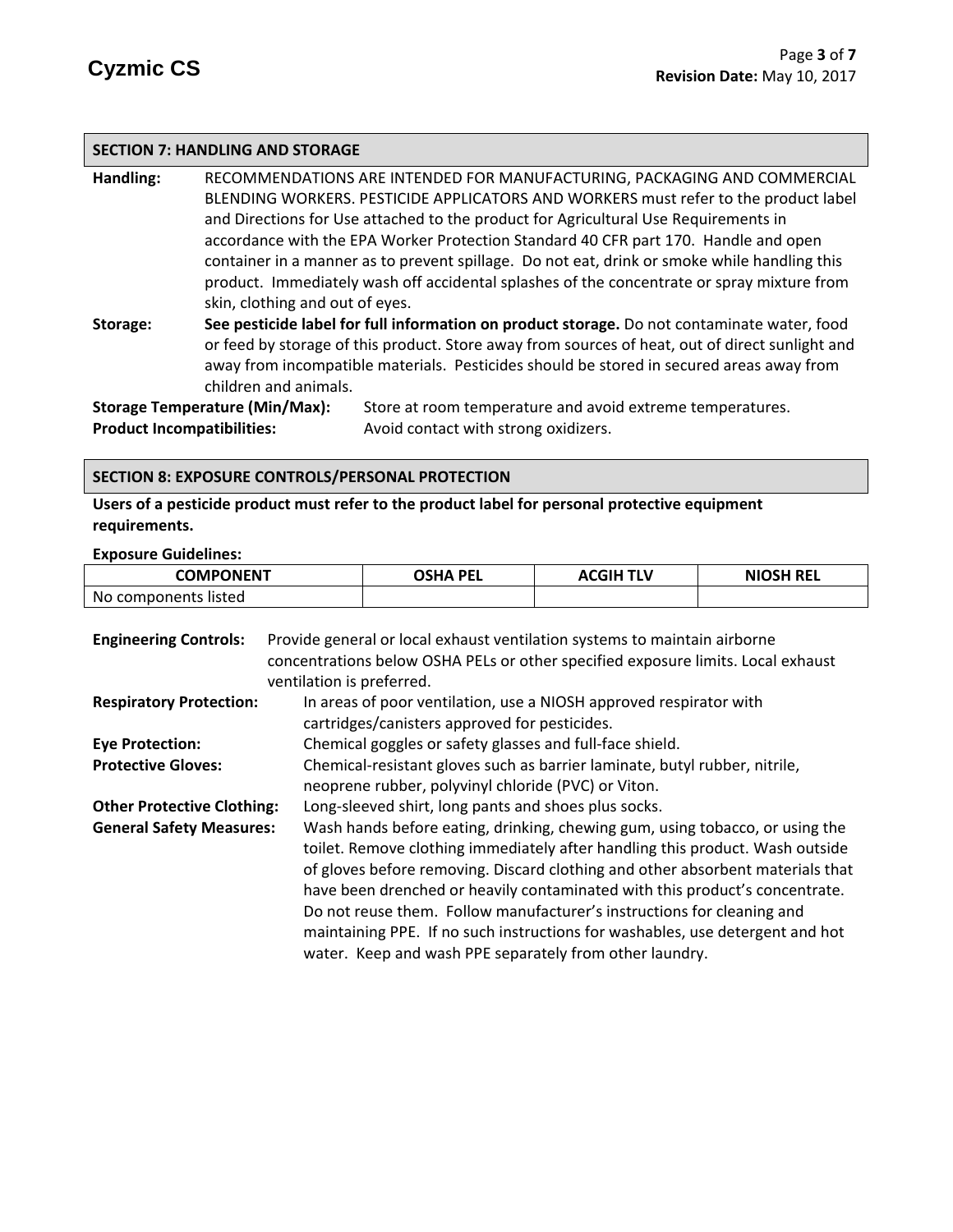## **SECTION 9: PHYSICAL AND CHEMICAL PROPERTIES**

| Appearance:                     | White milky liquid | <b>Upper/Lower Flammability Limits:</b> | Not determined     |
|---------------------------------|--------------------|-----------------------------------------|--------------------|
| Odor:                           | Not determined     | <b>Vapor Pressure:</b>                  | Not determined     |
| <b>Odor Threshold:</b>          | Not determined     | <b>Vapor Density:</b>                   | Not determined     |
| pH:                             | $7.0 - 7.5$        | Relative Density (@24°C):               | $1.029$ (typical)  |
| <b>Melting /Freezing Point:</b> | Not determined     | Solubility (water):                     | Not determined     |
| <b>Boiling Point/Range:</b>     | Not determined     | <b>Partition Coefficient:</b>           | Not determined     |
| <b>Flash Point:</b>             | Will not flash     | <b>Auto-ignition Temperature:</b>       | Not determined     |
| <b>Evaporation Rate:</b>        | Not determined     | <b>Decomposition Temperature:</b>       | Not determined     |
| <b>Flammability:</b>            | Not applicable     | <b>Viscosity:</b>                       | 285.19 cSt at 20°C |
|                                 |                    |                                         | 125.24 cSt at 40°C |

| <b>SECTION 10: STABILITY AND REACTIVITY</b> |                                                                     |  |  |  |
|---------------------------------------------|---------------------------------------------------------------------|--|--|--|
| <b>Reactivity:</b>                          | No hazardous chemical reactions known.                              |  |  |  |
| <b>Chemical Stability:</b>                  | Stable under normal storage and handling conditions.                |  |  |  |
| <b>Possibility of Hazardous Reactions:</b>  | No potential for hazardous reactions known.                         |  |  |  |
| <b>Conditions to Avoid:</b>                 | <b>Extreme temperatures</b>                                         |  |  |  |
| <b>Incompatible Materials:</b>              | Strong oxidizers                                                    |  |  |  |
| <b>Hazardous Decomposition Products:</b>    | Thermal decomposition may produce toxic carbon and nitrogen         |  |  |  |
|                                             | oxides, ammonia, cyanuric acid, biuret, halogen, halogen acids, and |  |  |  |
|                                             | trace amounts of carbonyl halide.                                   |  |  |  |

### **SECTION 11: TOXICOLOGICAL INFORMATION**

| <b>Likely Routes of Exposure:</b>   | Eye contact, Skin contact, Inhalation, Ingestion                 |  |  |  |
|-------------------------------------|------------------------------------------------------------------|--|--|--|
| <b>Symptoms of Exposure:</b>        | Lambda-cyhalothrin is known to cause paresthesia. Gastric upset. |  |  |  |
| Oral $LD_{50}$ :                    | 550 mg/kg (rat)                                                  |  |  |  |
| Dermal $LD_{50}$ :                  | >5,050 mg/kg (rat)                                               |  |  |  |
| Inhalation $LC_{50}$ :              | >2.15 mg/L (4-hr)(rat); No mortality at this concentration.      |  |  |  |
| <b>Eye Irritation/Damage:</b>       | No positive effects (rabbit)                                     |  |  |  |
| <b>Skin Corrosion/Irritation:</b>   | No positive effects (rabbit)                                     |  |  |  |
| <b>Skin Sensitization:</b>          | Not a skin sensitizer (guinea pig)                               |  |  |  |
| <b>Chronic/Subchronic Toxicity:</b> | No data available                                                |  |  |  |
| <b>Mutagenicity:</b>                | No data available                                                |  |  |  |
| <b>Reproductive Toxicity:</b>       | No data available                                                |  |  |  |

**Neurotoxicity:** No data available Target Organs: No data available

**Aspiration Hazard:** Not anticipated to be an aspiration hazard.

**Carcinogenicity:**

| <b>Chemical Name</b> | <b>CGIH</b> | IARC | <b>NTP</b> | ດເ⊔∧ |
|----------------------|-------------|------|------------|------|
|                      | A           |      |            | пж   |
| No components listed |             |      |            |      |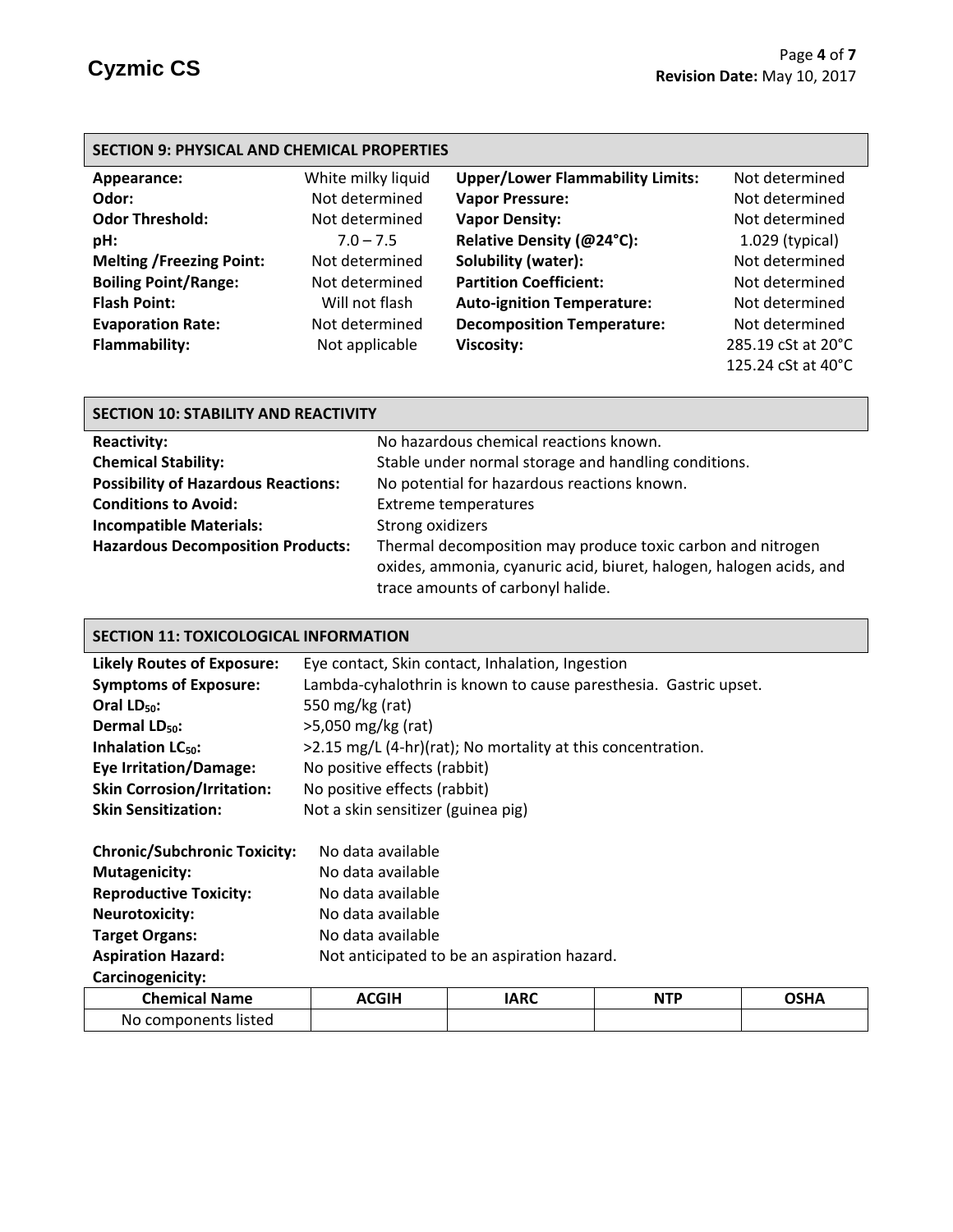## **SECTION 12: ECOLOGICAL INFORMATION**

### **Environmental Hazards Statement from FIFRA Regulated Pesticide Label:**

This product is extremely toxic to fish. To protect the environment, do not allow pesticide to enter or run off into storm drains, drainage ditches, gutters, or surface waters. Applying this product in calm weather when rain is not predicted for the next 24 hours will help ensure that wind or rain does not blow or wash pesticide off the treatment area. Rinsing application equipment over the treated area will help avoid run - off to water bodies or drainage systems. Drift and runoff from treated areas may be hazardous to aquatic organisms in neighboring areas. Apply this product only as specified on this label. When making applications, care should be used to avoid household pets, particularly fish and reptile pets.

This product is highly toxic to bees exposed to direct treatment or residues on blooming crops or weeds. Do not apply this product or allow it to drift to blooming crops or weeds if bees are visiting the treatment area.

| <b>ECOTOXICITY DATA:</b>              | The data presented below is on technical lambda-cyhalothrin. |
|---------------------------------------|--------------------------------------------------------------|
| <b>Fish Toxicity:</b>                 | Rainbow trout: 96 hr LC <sub>50</sub> < 0.24 $\mu$ /L        |
| <b>Aquatic Invertebrate Toxicity:</b> | Daphnia magna: 48 hr $EC_{50}$ <0.001 $\mu/L$                |
| <b>Aquatic Plant Toxicity:</b>        | No data available                                            |
| <b>Avian Toxicity:</b>                | No data available                                            |
| <b>Honeybee Toxicity:</b>             | No data available                                            |
| <b>ENVIRONMENTAL EFFECTS:</b>         |                                                              |

| <b>Persistence and Degradability:</b> | No data available |
|---------------------------------------|-------------------|
| <b>Bioaccumulation:</b>               | No data available |
| <b>Mobility:</b>                      | No data available |
| <b>Other Adverse Effects:</b>         | No data available |

#### **SECTION 13: DISPOSAL CONSIDERATIONS**

| <b>Waste Disposal:</b>       | Refer to the pesticide label for full information on disposal. Pesticide wastes are   |
|------------------------------|---------------------------------------------------------------------------------------|
|                              | toxic. Improper disposal of unused pesticide, spray mixture, or rinse water is a      |
|                              | violation of Federal law. If these wastes cannot be used according to label           |
|                              | instructions, contact your State Pesticide or Environmental Control Agency or the     |
|                              | Hazardous Waste representative at the nearest EPA Regional Office for guidance in     |
|                              | proper disposal methods.                                                              |
| <b>Container Disposal:</b>   | Refer to the pesticide label for full information on disposal. When possible, triple  |
|                              | rinse the container and offer for recycling if available.                             |
| <b>RCRA Characteristics:</b> | It is the responsibility of the individual disposing of this product to determine the |
|                              | RCRA classification and hazard status of the waste.                                   |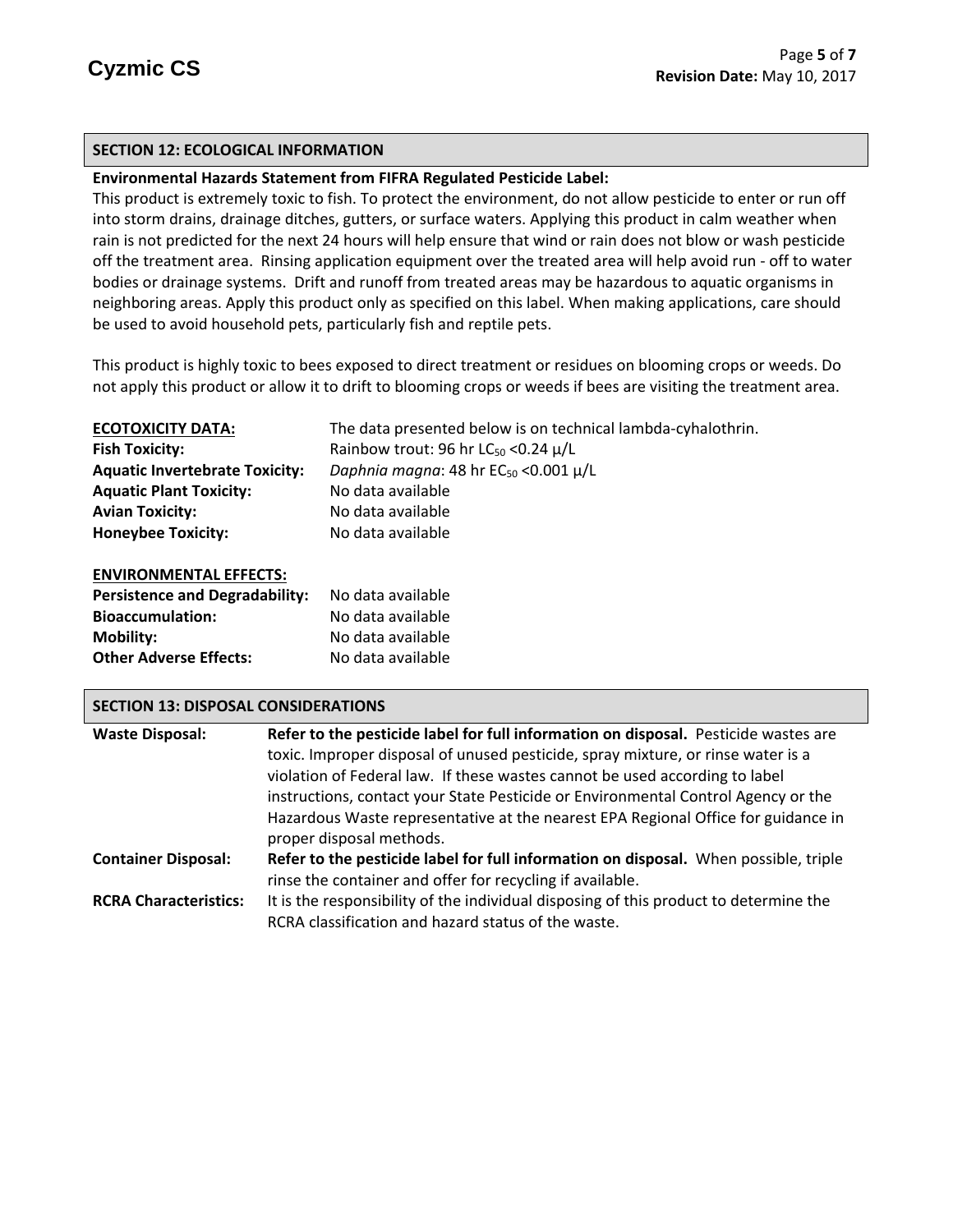| <b>SECTION 14: TRANSPORTATION INFORMATION</b> |                                                                                            |  |  |
|-----------------------------------------------|--------------------------------------------------------------------------------------------|--|--|
| <b>DOT</b><br>(Ground):                       | Not regulated                                                                              |  |  |
| <b>IMDG</b><br>(Sea):                         | UN3082, Environmentally hazardous substance, liquid, n.o.s. (Lambda-cyhalothrin), 9, PGIII |  |  |
| <b>IATA</b><br>(Air):                         | UN3082, Environmentally hazardous substance, liquid, n.o.s. (Lambda-cyhalothrin), 9, PGIII |  |  |

## **SECTION 15: REGULATORY INFORMATION**

**Labeling Requirements Under FIFRA:** This chemical is a pesticide product registered by the Environmental Protection Agency and is subject to certain labeling requirements under federal pesticide law. These requirements differ from the classification criteria and hazard information required for safety data sheets and for workplace labels of non-pesticide chemicals. Following is the hazard information as required on the pesticide label:

#### CAUTION

Harmful if swallowed. Wash thoroughly with soap and water after handling and before eating, drinking, chewing gum or using tobacco, or using the toilet.

**TSCA Inventory:** This product is exempt from TSCA inventory listing requirements as it is solely for FIFRA regulated use.

#### **SARA Title III Information:**

# **Section 302 – Extremely hazardous substances:** None

 **Section 311/312** – **Hazard Categories:** Immediate (Acute)

 **Section 313 –** This product contains a chemical or chemicals which are subject to the reporting

requirements of the Act and Title 40 of the Code of Federal Regulations, Part 372:

| Chemical Name | <b>CAS Number</b> | Weight % |
|---------------|-------------------|----------|
| None listed   |                   |          |

**CERCLA –** This product contains the following chemicals which have a reportable quantity (RQ) under the Comprehensive Environmental Response, Compensation and Liability Act (CERCLA):

| <b>Chemical Name</b> | <b>CAS Number</b> | <b>RQ</b> | <b>Quantity of</b><br><b>Finished Product</b> |
|----------------------|-------------------|-----------|-----------------------------------------------|
| None listed          |                   |           |                                               |

#### **CALIFORNIA PROPOSITION 65:**

| <b>Chemical Name</b> | <b>CAS Number</b> | <b>Prop 65 Category(ies)</b> |
|----------------------|-------------------|------------------------------|
| None listed          |                   |                              |

#### **U.S. STATE RIGHT-TO-KNOW REGULATIONS:**

| <b>Chemical Name</b> | New Jersey | <b>Massachusetts</b> | <b>Pennsylvania</b> |
|----------------------|------------|----------------------|---------------------|
| Propylene glycol     |            |                      |                     |
| Lambda-cyhalothrin   |            |                      |                     |